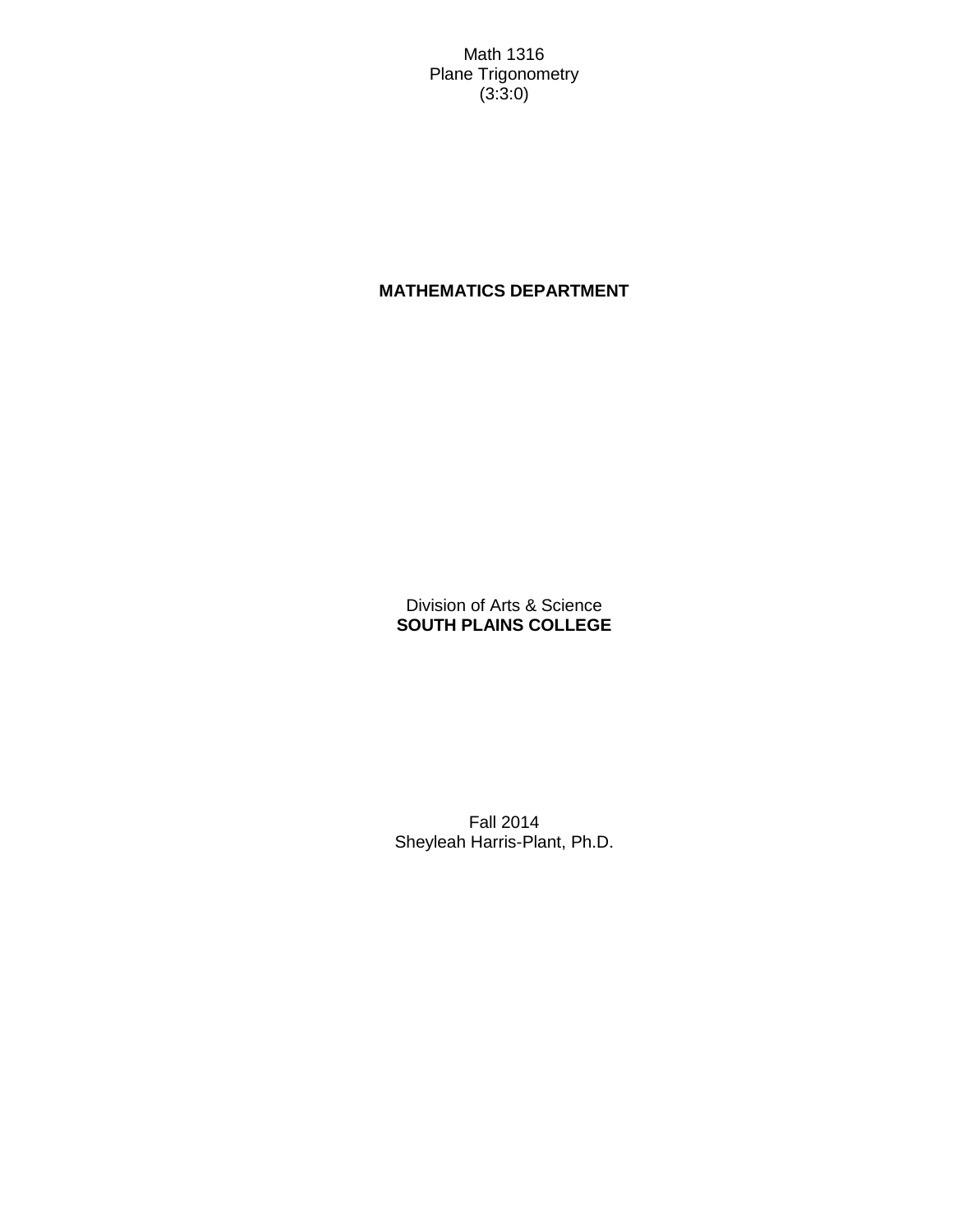# **Mathematics 1316 – Plane Trigonometry**

**Section:** 003, Monday and Wednesday, 9:30 A.M. 004, Tuesday and Thursday, 11:00 A.M.

**Room:** Levelland Mathematics Building 123 Levelland Mathematics Building 112

**"Intelligence plus character – that is the goal of true education."** – Dr. Martin Luther King, Jr.

**"Hard work is required, but must also produce value." –** Norman Chaffee

**"True knowledge exists in knowing that you know nothing."** – Socrates

**"There is no end to education. It is not that you read a book, pass an examination, and finish with education. The whole of life, from the moment you are born to the moment you die, is a process of learning."** – Jiddu Krishnamurti

**"In the United States, we experience many freedoms. Two of these freedoms include the freedom to succeed and the freedom to fail. Which one will you choose?"** – Alan Worley

**Instructor: Sheyleah V. Harris-Plant, Ph.D. Office Hours: (on the Levelland Campus)**

| Room: Levelland Math Building 120B           |
|----------------------------------------------|
| <b>Phone:</b> (806) 716-2665                 |
| <b>Email:</b> sharris@southplainscollege.edu |

| $\sim$ only from $\sim$ ton the Levenand Campus $\sim$<br><b>Monday</b> | <b>Tuesday</b> | Wednesday              | <b>Thursday</b> | <b>Friday</b> |  |  |
|-------------------------------------------------------------------------|----------------|------------------------|-----------------|---------------|--|--|
| 0800-0900<br>1100-1230                                                  | 1300-1430      | 0800-0900<br>1100-1230 | 1300-1430       | 0800-0900     |  |  |
| Or by appointment                                                       |                |                        |                 |               |  |  |

**Note about Office Hours:** Any student is more than welcome to visit

> during office hours, however, for the student's visit to be most effective it is best to make an appointment. Students from other classes are often visiting during office hours and other college responsibilities often prevent office hours without notice.

Reference Textbook: Trigonometry, Dugopolski, 4<sup>th</sup> Edition, Prentice Hall/Pearson Education.

#### **Supplies:** Pencil, a 3-inch ring binder, loose-leaf paper, graph paper, ruler, stapler, and erasers **(SCIENTIFIC CALCULATORS ALLOWED,** *NO GRAPHING CALCULATORS***)**

# **Course Description**

Topics will include trigonometric functions, radian measure, logarithms, oblique triangles, functions of composite angles, trigonometric identities and equations, and inverse trigonometric functions.

# **Course Purpose**

The purpose of this course is to provide a fundamental background in trigonometry, to meet the mathematics requirement for the core curriculum, and to provide a basis for further study in mathematics.

# **Course Requirements**

To maximize the potential to complete this course, a student should attend all class meetings, take notes and participate in class, complete all homework assignments and examinations including final examinations.

# **Student Learning Outcomes/Competencies**

Upon completion of this course and receiving a passing grade, the student will be able to:

- 1. Compute the values of trigonometric functions for key angles in all quadrants of the unit circle measured in both degrees and radians.
- 2. Graph trigonometric functions and their transformations.
- 3. Prove trigonometric identities.
- 4. Solve trigonometric equations.
- 5. Solve right and oblique triangles.
- 6. Use the concepts of trigonometry to solve applications.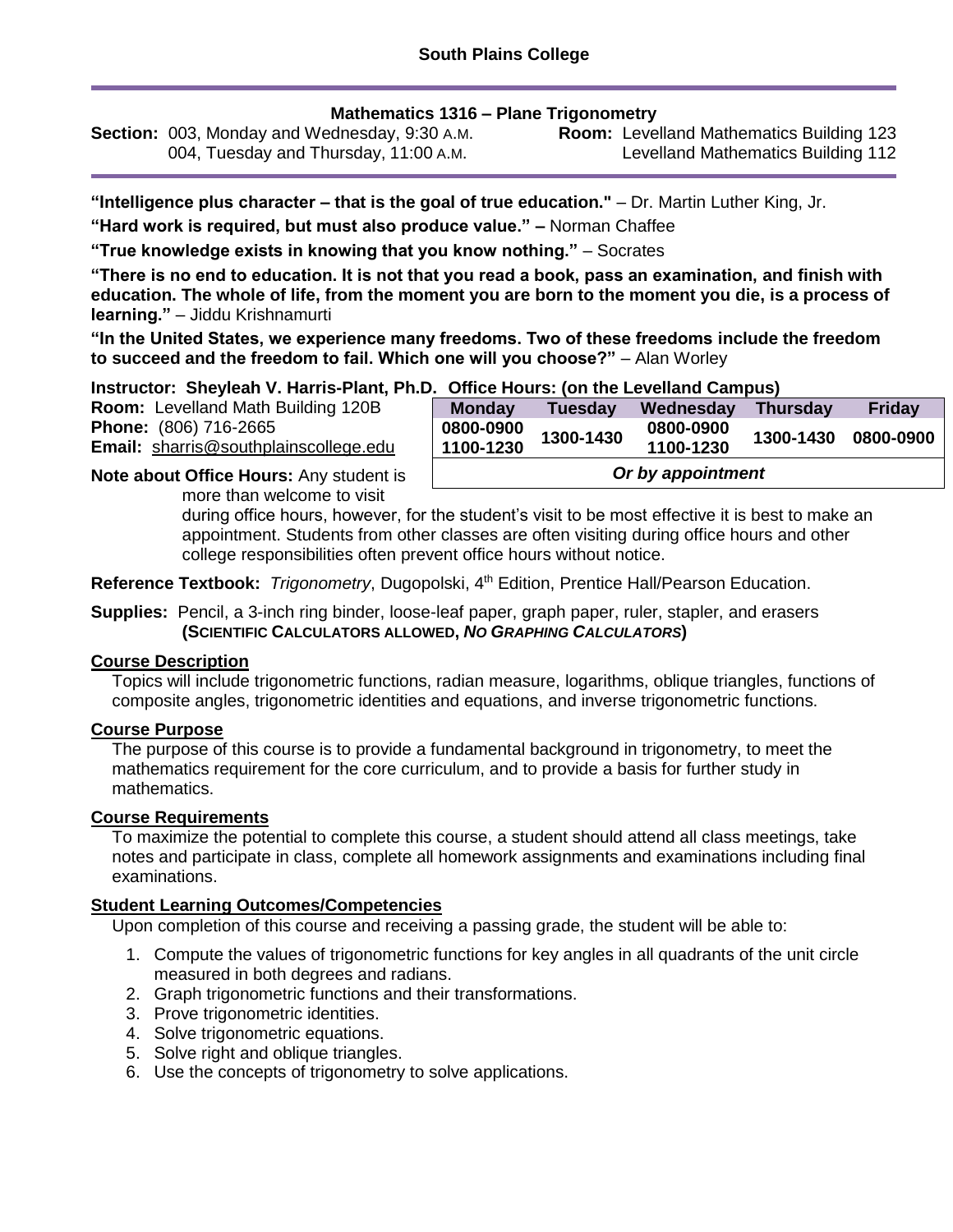#### **Core Objectives** *Communication Skills*

Effective development, interpretation, and expression of ideas through written, oral, and visual communication.

- Develop, interpret, and express ideas through written communication
- Develop, interpret, and express ideas through oral communication
- Develop, interpret, and express ideas through visual communication

### *Critical Thinking*

Creative thinking, innovation, inquiry, analysis, evaluation, and synthesis of information.

- Generate and communicate ideas by combining, changing, and reapplying existing information
- Gather and assess information relevant to a question
- Analyze, evaluate, and synthesize information

# *Empirical and Quantitative Competency Skills*

The manipulation and analysis of numerical data or observable facts resulting in informed conclusions.

- Manipulate and analyze numerical data and arrive at an informed conclusion
- Manipulate and analyze observable facts and arrive at an informed conclusion

#### **Disclaimer**

The instructor reserves the right to alter any class policies as deemed necessary by the instructor or South Plains College and will announce any changes in class. If a student has any questions about a change in policy ask the instructor for clarification.

To successfully complete the course objectives, the students must already be prepared to factor algebraic expressions, reduce, add, subtract, multiply, divide, and simplify rational expressions, and simplify, add, subtract, multiply and divide exponential and radical expressions.

#### **Class Cancellation**

In the event of the class being canceled by the school, the student will be responsible for the lecture material. The class will continue on the calendar presented. All information needed is on Blackboard and should be accessed by the student.

#### **Attendance Policy\***

Attendance and effort are the most important activities for success in this course. Records of your attendance are maintained throughout the semester. Four absences, *for any reason*, are allotted to the student for the semester. Tardies count as one-half (1/2) of an absence. Tardies will be applied for consistently being late to class, as deemed by the instructor and leaving class early. If this number is exceeded, the instructor has the right to drop you with a grade of F or an X, depending on their discretion. You can seek temporary reinstatement within a week after being withdrawn, assuming the student submits their syllabus receipt, but you must withdraw yourself from the course via the Admission and Records Office within two days of reinstatement. In the latter case, you will receive a W or a U. *After the two days have expired, the instructor has the right to drop you for a final time, after which there will be no reinstatement. THERE WILL BE NO WAITING UNTIL THE END OF THE SEMESTER TO WITHDRAW!*

### **Withdrawal**

If you wish to withdraw from this class for any reason, you must initiate the appropriate steps on your own. To withdraw from this class, you will need to go to the Admissions and Records office either on the Levelland campus or the Reese Center campus, and fill out a drop notification form, and pay \$5. The drop form can be obtained online in MySPC, under the Student Forms and Tools link. Please be aware that SPC may not permit an undergraduate student to drop a total of more than six courses (including any course a transfer student has dropped at another institution of higher education) if the student enrolled in college for the first time during the Fall 2007 academic term or any term subsequent to the Fall 2007 term.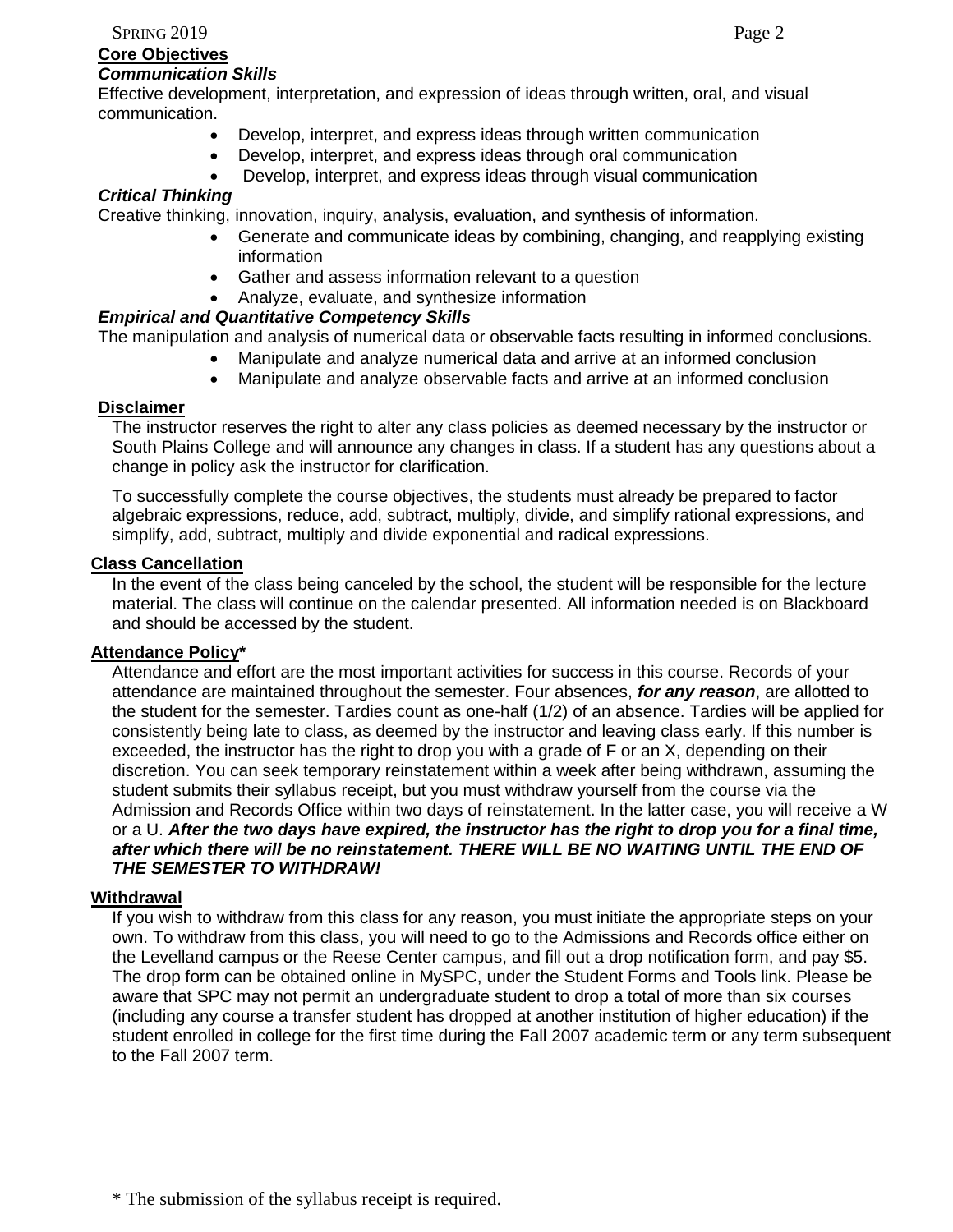SPRING 2019 Page 3

# **Email Policy**

All students at South Plains College are assigned a standardized SPC e-mail account. Although personal e-mail addresses will continue to be collected, the assigned SPC e-mail account will be used as the official channel of communication for South Plains College. The Student Correspondence Policy can be found at www.southplainscollege.edu. To access the SPC student e-mail account, log in to MySPC and click the SPC Google Mail option under Campus Bookmarks. (Copied from SPC Student Guide)

Since all students have an assigned SPC email, the instructor will only acknowledge, respond, and send emails to your assigned SPC email. This ensures all correspondence from the instructor is received by the intended recipient.

# **Final Grading Policy**

All grades are rounded from the tenths place. Upon the submission of grades at the end of the semester, **ALL GRADES ARE FINAL!**

| <b>Grading Scale</b><br>90 or above<br>A<br>B<br>80 to 89 | <b>Assignment Weights</b> |                            |                            |            |
|-----------------------------------------------------------|---------------------------|----------------------------|----------------------------|------------|
|                                                           |                           | <b>Practice Assessment</b> |                            | 32 points  |
| 70 to 79                                                  | C                         | Portfolio                  | 2 @ 2 points               | 4 points   |
| 60 to 69                                                  | D                         | <b>Notes</b>               | 26 @ 0.5 point             | 13 points  |
| 59 and Below F                                            |                           | Quizzes                    | 10 @ 0.5 point             | 5 points   |
|                                                           |                           | <b>Memory Quizzes</b>      | 10 @ 0.5 points            | 5 points   |
|                                                           | Homework                  | 10 @ 0.5 points            | 5 points                   |            |
|                                                           |                           | <b>Aptitude Assessment</b> |                            | 68 points  |
|                                                           |                           | Exams                      | 4 @ 12 points              | 48 points  |
|                                                           |                           | <b>Final Exam</b>          | 1 $@$ 20 points            | 20 points  |
|                                                           |                           | <b>Total Points</b>        |                            | 100 points |
|                                                           |                           |                            | <b>Extra Credit Points</b> |            |
|                                                           |                           | Quizzes                    | 4 @ 0.5 point              | 2 points   |
|                                                           |                           | <b>Memory Quizzes</b>      | 4 $@$ 0.5 points           | 2 points   |
|                                                           |                           | <b>Homework</b>            | 4 @ 0.5 points             | 2 points   |

# **All supplemental material and your current grade are available all semester on South Plains College's Blackboard server.**

# **Feedback**

The instructor will usually return feedback by the next class day; however, they reserve the right to have one (1) week to grade assignments and post grades from the due date.

# **Religious Holy Days**

In accordance with Section 51.911, Texas Education Code, South Plains College will allow a student who is absent from class for the observance of a religious holy day to take an examination or complete an assignment scheduled for that day within seven (7) calendar days after the absence. Students are required to file a written notification of absence with each instructor within the first fifteen (15) days of the semester (**Monday, 5 February 2019**) in which the absence will occur. Forms for this purpose are available in the Student Services Office along with instructions and procedures. "Religious holy days" means a holy day observed by a religion whose place of worship is exempt from property taxation under Section 11.20, Tax Code. (copied from current South Plains College catalog)

# **Diversity Statement**

In this class, the teacher will establish and support an environment that values and nurtures individual and group differences and encourages engagement and interaction. Understanding and respecting multiple experiences and perspectives will serve to challenge and stimulate all of us to learn about others, about the larger world and about ourselves. By promoting diversity and intellectual exchange,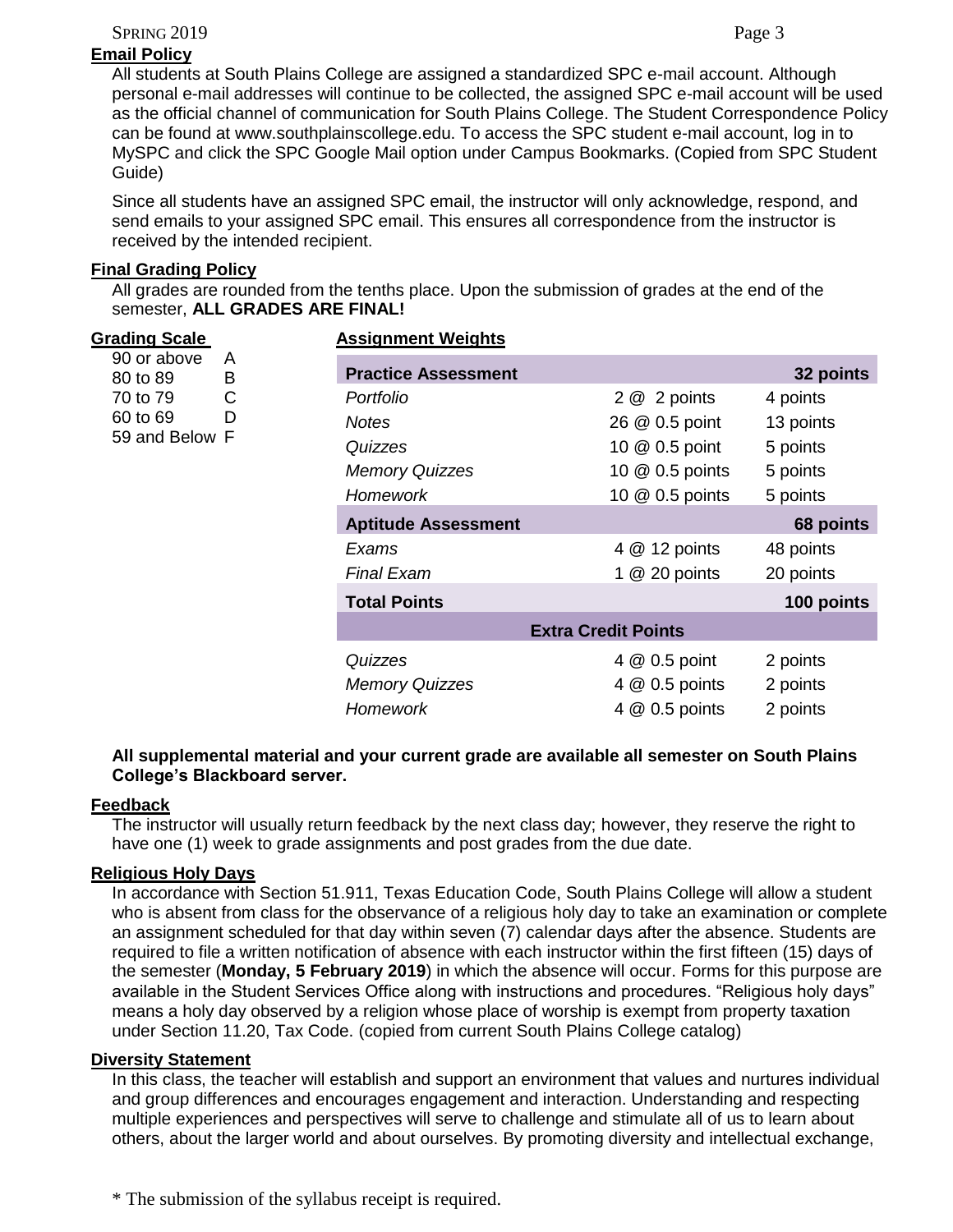#### SPRING 2019 Page 4

we will not only mirror society as it is, but also model society as it should and can be. (copied from current South Plains College Faculty Handbook)

# **Disabilities Statement**

Students with disabilities, including but not limited to physical, psychiatric, or learning disabilities, who wish to request accommodations in this class should notify the Disability Services Office early in the semester so that the appropriate arrangements may be made. In accordance with federal law, a student requesting accommodations must provide acceptable documentation of his/her disability to the Disability Services Office. For more information, call or visit the Disability Services Office at Levelland (Student Health & Wellness Office) 806-716-2577, Reese Center (Building 8) 806-716-4675, or Plainview Center (Main Office) 806-716-4302 or 806-296-9611. (copied from current South Plains College Faculty Handbook)

#### **Sexual Misconduct**

As a faculty member, I am deeply invested in the well-being of each student I teach. I am here to assist you with your work in this course. If you come to me with other non-course-related concerns, I will do my best to help.

It is important for you to know that all faculty members are mandated reporters of any incidents of sexual misconduct. That means that I cannot keep information about sexual misconduct confidential if you share that information with me. Crystal Gilster, the Director of Health & Wellness, can advise you confidentially as can any counselor in the Health & Wellness Center. They can also help you access other resources on campus and in the local community. You can reach Crystal Gilster at 716-2362 or [cgilster@southplainscollege.edu](mailto:cgilster@southplainscollege.edu) or go by the Health and Wellness Center. You can schedule an appointment with a counselor by calling 716-2529.

#### **Campus Concealed Carry**

Texas Senate Bill - 11 (Government Code 411.2031, et al.) authorizes the carrying of a concealed handgun in South Plains College buildings only by persons who have been issued and are in possession of a Texas License to Carry a Handgun. Qualified law enforcement officers or those who are otherwise authorized to carry a concealed handgun in the State of Texas are also permitted to do so. Pursuant to Penal Code (PC) 46.035 and South Plains College policy, license holders may not carry a concealed handgun in restricted locations. For a list of locations and Frequently Asked Questions, please refer to the Campus Carry page at: [https://www.southplainscollege.edu/campuscarry.php](http://www.southplainscollege.edu/campuscarry.php) Pursuant to PC 46.035, the open carrying of handguns is prohibited on all South Plains College campuses. Report violations to the College Police Department at 806-716-2396 or 9-1-1.

#### **Academic Honesty, Equal Opportunity**

You are expected to uphold the ideas of academic honesty. All work that is graded must be your own. This policy applies to all work attempted in this course. If this policy is violated the student will receive an **F** for the assignment and will be dropped with an **F**. For more details on what is considered cheating, see the South Plains College catalog.

South Plains College does not discriminate on the basis of race, color, national origin, sex, disability or age in its programs and activities. The following person has been designated to handle inquiries regarding the non-discrimination policies: Vice President for Student Affairs, South Plains College, 1401 College Avenue, Box 5, Levelland, TX 79336. Phone number 806-716-2360.

If you are pregnant, or have given birth within six months, Under Title IX you have a right to reasonable accommodations to help continue your education. To activate accommodations, you must submit a Title IX pregnancy accommodations request, along with specific medical documentation, to the Director of Health and Wellness. Once approved, notification will be sent to the student and instructors. It is the student's responsibility to work with the instructor to arrange accommodations. Contact Crystal Glister, Director of Health and Wellness at 806-716-2362 or email colister@southplainscollege.edu for assistance.

#### **Holiday/Travel Statement\***

If a student has pre-existing plans to travel out of the area during scheduled class times, you must inform the instructor by **NO LATER THAN Monday, 5 February 2019**, at the end of class and submit the syllabus receipt. Failure to do so will result in the forfeiture of any assignments that will come into question during your dates of absence. These assignments will not be replaced or allowed for make-up work.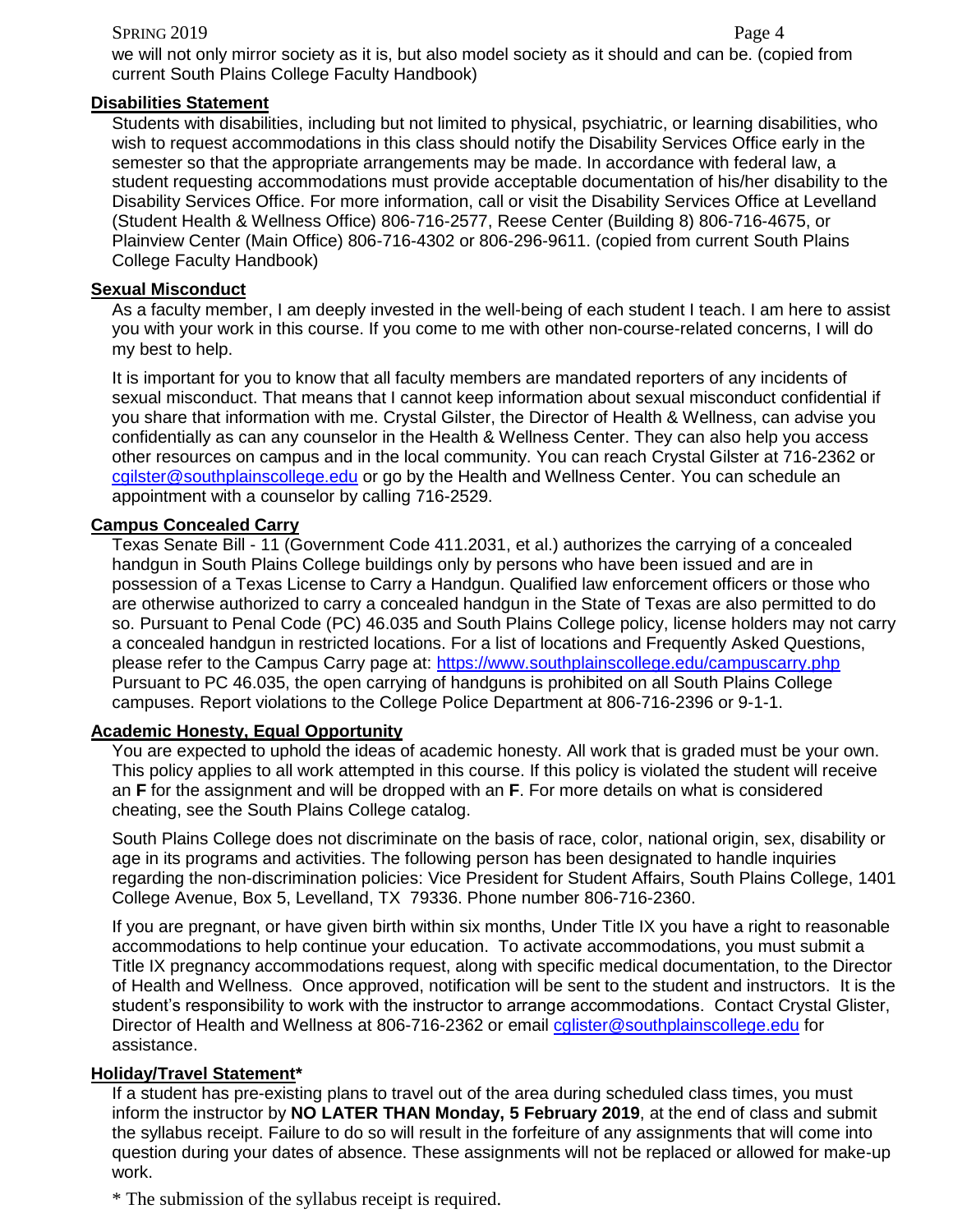# **Expectations of the Instructor**

The student is within all rights to expect that the instructor does the following:

- $\triangleright$  Show up, as scheduled, to teach all the information pertaining to the course.
- $\triangleright$  Provide notice of any schedule changes.
- $\triangleright$  Maximize the time allotted for this course by assessing student aptitude for covered information at the close of each lecture, when time permits.
- $\triangleright$  Present the material in a manner that can generally be understood by the majority of the class.
- $\triangleright$  Be accessible to those who need assistance outside of the classroom setting, by way of email or in person, during office hours or reasonably scheduled appointment times.
- $\triangleright$  Hold to any assignment(s) given during the course of the semester unless removed.
- $\triangleright$  Uphold the policies of the college as it pertains to the student's welfare in the course.
- $\triangleright$  Not make any exceptions regarding the dismissal of any student from the course for reasons listed herein.
- $\triangleright$  Allow each student the opportunity to discuss the material presented during the lecture period.
- $\triangleright$  Provide examinations based on the information discussed in class that contains problems which use solving methods *similar* to those assigned from sections pertaining to the exam.

# **Expectations of the Student**

The instructor is within all rights to expect that the student does the following:

- $\triangleright$  Show up on time, as scheduled, to receive and learn all information pertinent to the course and be mindful of any schedule changes.
- $\triangleright$  If you are going to withdraw from this course, then *all withdrawals must be done by Thursday, 25 April 2019*. There will be no withdrawals given after this date.
- **EXAGE THE SYLLABUS!!! You will remain** subject to the criteria outlined herein whether you read this or not, so it is in your best interest to do so!
- Take advantage of *all* resources available to you. In the collegiate setting, all students are considered adults and are expected to uphold conduct worthy of such consideration.
- $\triangleright$  Be mindful of the classroom setting and the roles therein. While student tuition is vital to the well-being of this academic institution, this does NOT warrant the concession of an instructor to you in a manner that compromises the integrity of the classroom setting and that of the institution itself.
- $\triangleright$  Bring all materials needed for the course and refrain from bringing anything that is not needed.
- Be willing to work together with **BUT NOT DO WORK FOR** – fellow classmates.
- $\triangleright$  Keep all homework assignments organized in a binder. This will prove to be helpful in preparing for the exams.
- *Write all graded work legibly and in pencil only. All work not done in pencil will not be accepted by the instructor and will cause you to receive a grade of zero percent (0%) for the work in question.*
- $\triangleright$  Work homework early enough to get help, if needed.
- Turn all electronic devices *off* that have no use in the classroom setting. This means all music players, cellular telephones (or cell phones), pagers, etc. In the event that a cell phone must be on (family emergencies only), then the phone must be on vibrate mode and placed on your desk or table. If an unsanctioned device is in use during an exam, then its grade will be zero percent (0%) and possible removal from the course.
- Obtain all missed information and assignments from a fellow classmate. **NO LATE WORK will be accepted!!!**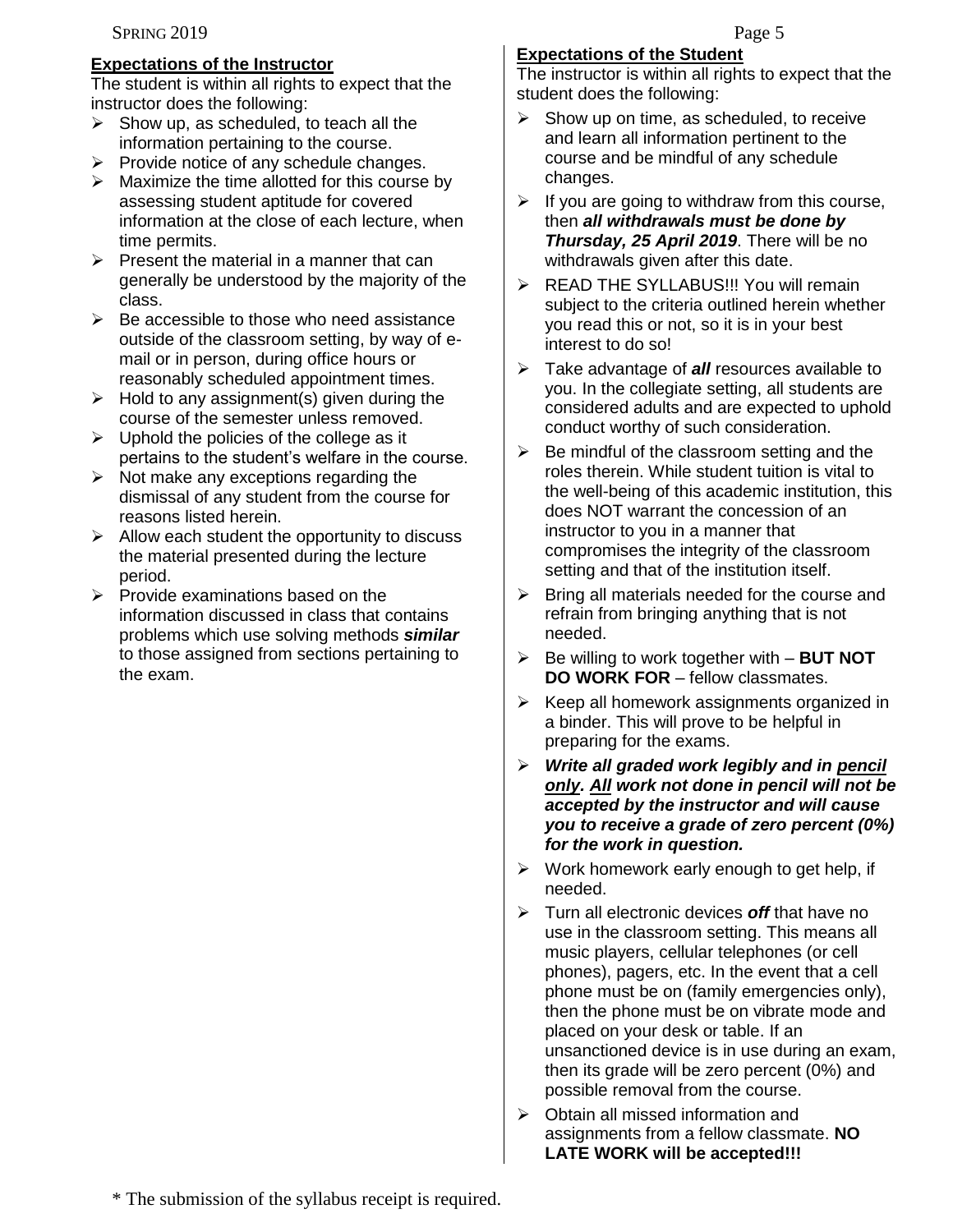# **Resources**

- **Free** tutoring at Levelland is available in room 116 of the Mathematics-Engineering Building, at the Reese Center campus in room RC 212 in Building 2, and at the Lubbock Center Computer Lab in Lubbock (3907 Avenue Q). Please remember to sign in when you seek the help of a tutor in each of these places.
- ▶ The South Plains College Department of Mathematics and Engineering has put one copy of the textbook for this course on reserve in the *Levelland and Reese Campus* Libraries.
- $\triangleright$  There are exam reviews on Blackboard for the student's use.

# **Notes**

The student will be expected to bring the lecture notes to the next class meeting. All examples will be completed in class. This assignment is for all the respective points or none, there will be no partial credit for partial notes. Acceptable formats for notes are printed off, on a computer or tablet, but not on mobile devices (i.e., cell phones).

# **Portfolio**

The student will keep a binder which will be used as a reference and study guide. Your portfolio should be brought to class every day! The portfolio will be checked twice randomly by the instructor during the semester. The materials to be included in the portfolio can be found on the Blackboard course. The portfolio has a procedure page available on the Blackboard course. Each section should be separated by a labeled divider. Homework, quizzes, exams, and other useful material will be kept in the portfolio. The evaluation of the portfolio will take into consideration

- a. How complete the notebook is,
- b. Its organization and neatness, and
- c. How well the directions were followed

# *All printed material can be found on Blackboard for this course and needs to be read at least once during the semester.*

# **Homework**

Achieving success in this class will require giving regular effort outside of class, meaning doing homework. If you plan to be successful in this class, expect to spend a **minimum** of 4 to 6 hours outside of class every week maintaining or increasing your math skills. Homework is a planned practice for students to master the skills taught in class and needed in higher-level mathematics courses.

Every student must do homework. Homework will be assigned daily. The assigned homework will be available on the South Plains College's Blackboard server, for printing. The homework will not be graded. However, the practice is required in order to more fully understand each topic and to successfully negotiate the quizzes and the exams.

# **Quizzes**

Quizzes will be given and homework collected weekly to assess if the student is practicing and mastering their math skills (doing homework). Questions will be similar to the questions in the assigned homework. No make-up quizzes will be allowed. Fourteen (14) quizzes will be administered, however, only ten (10) quizzes are counted in the one hundred (100) points for the course. The extra four (4) quizzes are built-in extra credit for the student.<br>
<sup>@1997</sup> by Randy Glasbergen. E-mail: randyg@norwich.net



so everything I learned last semester was lost."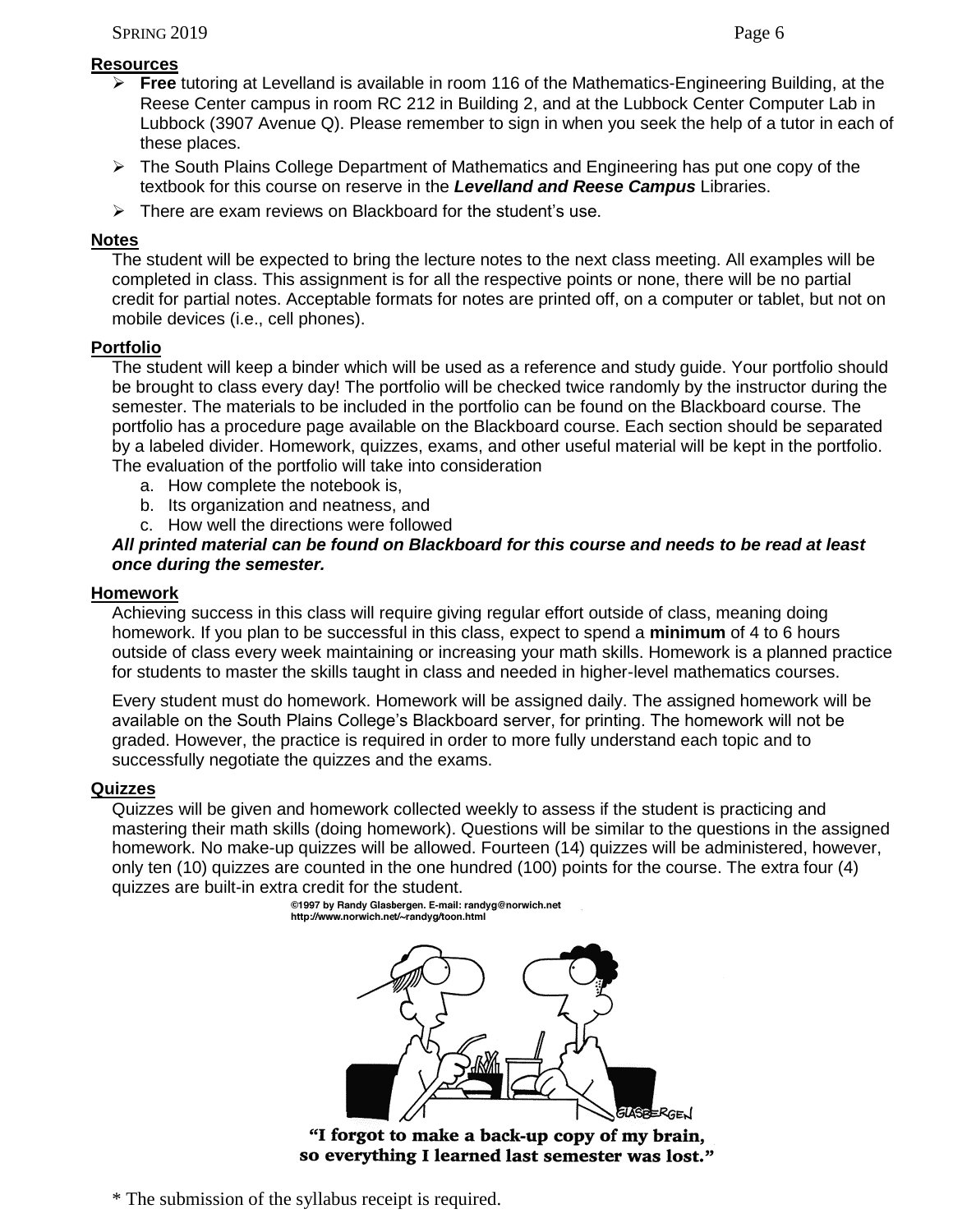SPRING 2019 Page 7

# **Exams\***

Exams are used to assess the amount of the course objectives that the student has mastered. The answer boxed will be the answer graded and only one answer will be graded, so the answer seen will be the one graded. Tentative exam dates are noted in the class calendar. Students have the scheduled class time to take exams and the time scheduled by the college to take the final exam. No student will be allowed to begin an exam after the first person has turned in their exam and left the classroom. If the student does poorly on their first exam, they are **required** to schedule an appointment to discuss their performance with the instructor in their office.

If a student should have to miss an exam, the instructor will consider replacing the missed exam with the final exam score if the following conditions have been met:

- 1. Turn in their syllabus receipt, and
- 2. Notify the instructor before the exam is missed.

# **Exam Corrections**

Students are able to correct one exam (excluding the final exam), of their choice, by the last day of the class (the last class before Final's Week) for seventy-five percent (75%) of their missed points. To complete the exam correction, the student will correct the questions missed on the exam on a different sheet of paper and return the corrections with the original exam.

# **Final Exam\***

There will be a **comprehensive** final exam at the end of the semester. Failure to attempt the final exam will result in a failing grade for the course. The final exam will be given at the scheduled time determined by South Plains College, not during class time. Conflicts in test schedules should be worked out with individual instructors. A student's library records and all financial records must be clear before the student will be allowed to take final examinations in any course.

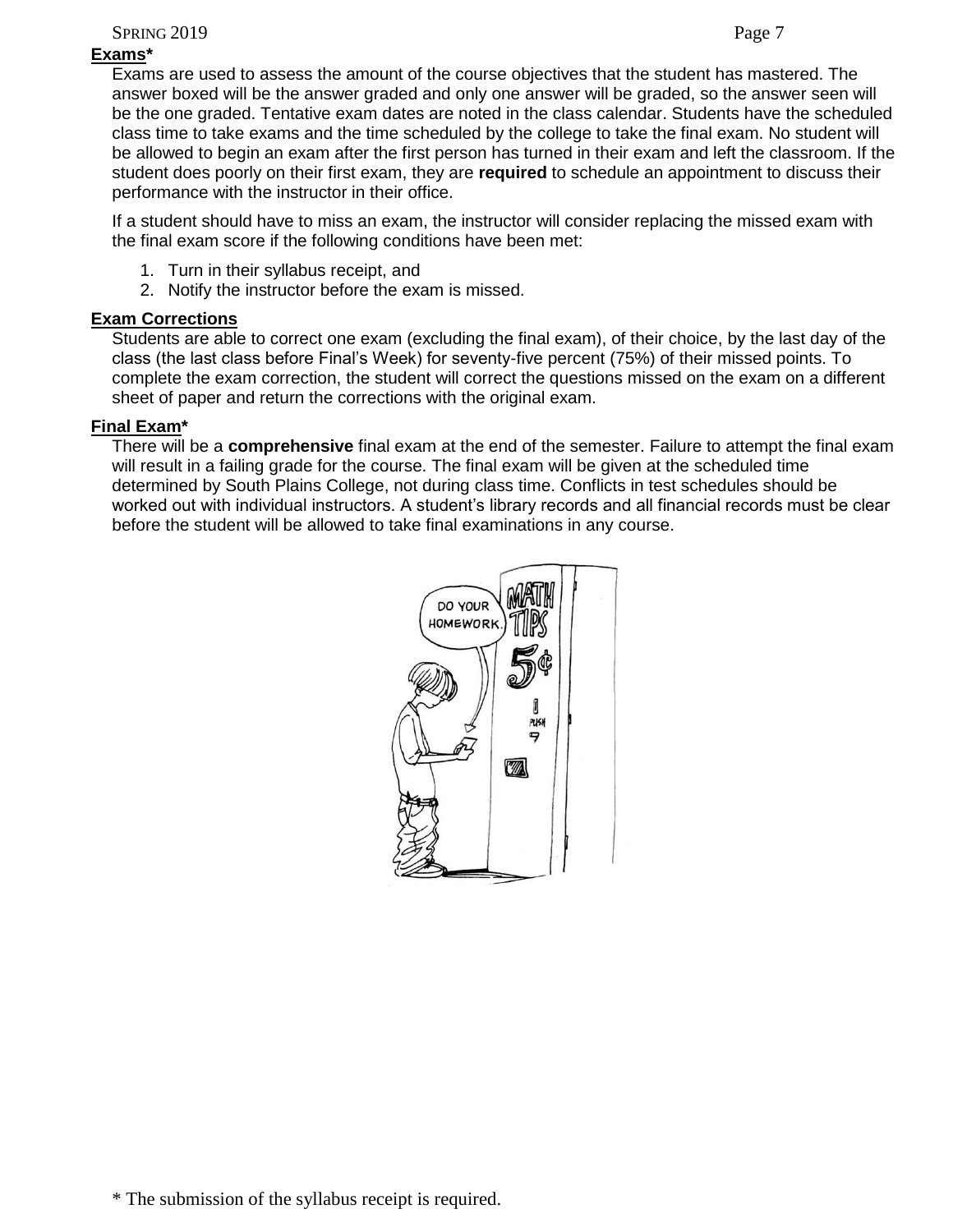

**January 2019**

**South Plains College Mathematics, Engineering & Computer Science**

# **Tentative Calendar for Plane Trigonometry**

| <b>Mon</b>                                  | <b>Tue</b>                                   | <b>Wed</b>                                                       | <b>Thu</b>                                                          | Fri                     |
|---------------------------------------------|----------------------------------------------|------------------------------------------------------------------|---------------------------------------------------------------------|-------------------------|
|                                             | 1<br><b>New Year's Day</b>                   | $\overline{2}$                                                   | $\mathbf{3}$                                                        | $\overline{\mathbf{4}}$ |
| $\overline{7}$                              | 8                                            | 9                                                                | 10                                                                  | 11                      |
| 14<br>Introduction                          | 15<br>Introduction                           | 16<br>Angles<br>Quiz 1 Due<br>(Syllabus Receipt)                 | 17<br>Angles<br>Quiz 1 Due<br>(Syllabus Receipt)                    | 18                      |
| 21<br><b>NO CLASS</b><br><b>ML KING DAY</b> | 22<br>Non-Acute Angles                       | 23<br>Non-Acute Angles<br>Quiz 2<br>Memory Quiz 1                | 24<br>Trigonometric<br>Functions<br>Quiz 2<br>Memory Quiz 1         | 25                      |
| 28<br>Trigonometric<br><b>Functions</b>     | 29<br>Non-Standard<br><b>Position Angles</b> | 30<br>Non-Standard<br>Position Angles<br>Quiz 3<br>Memory Quiz 2 | 31<br>Using a Calculator<br>Quiz 3<br>Memory Quiz 2<br>Exam 1 Given |                         |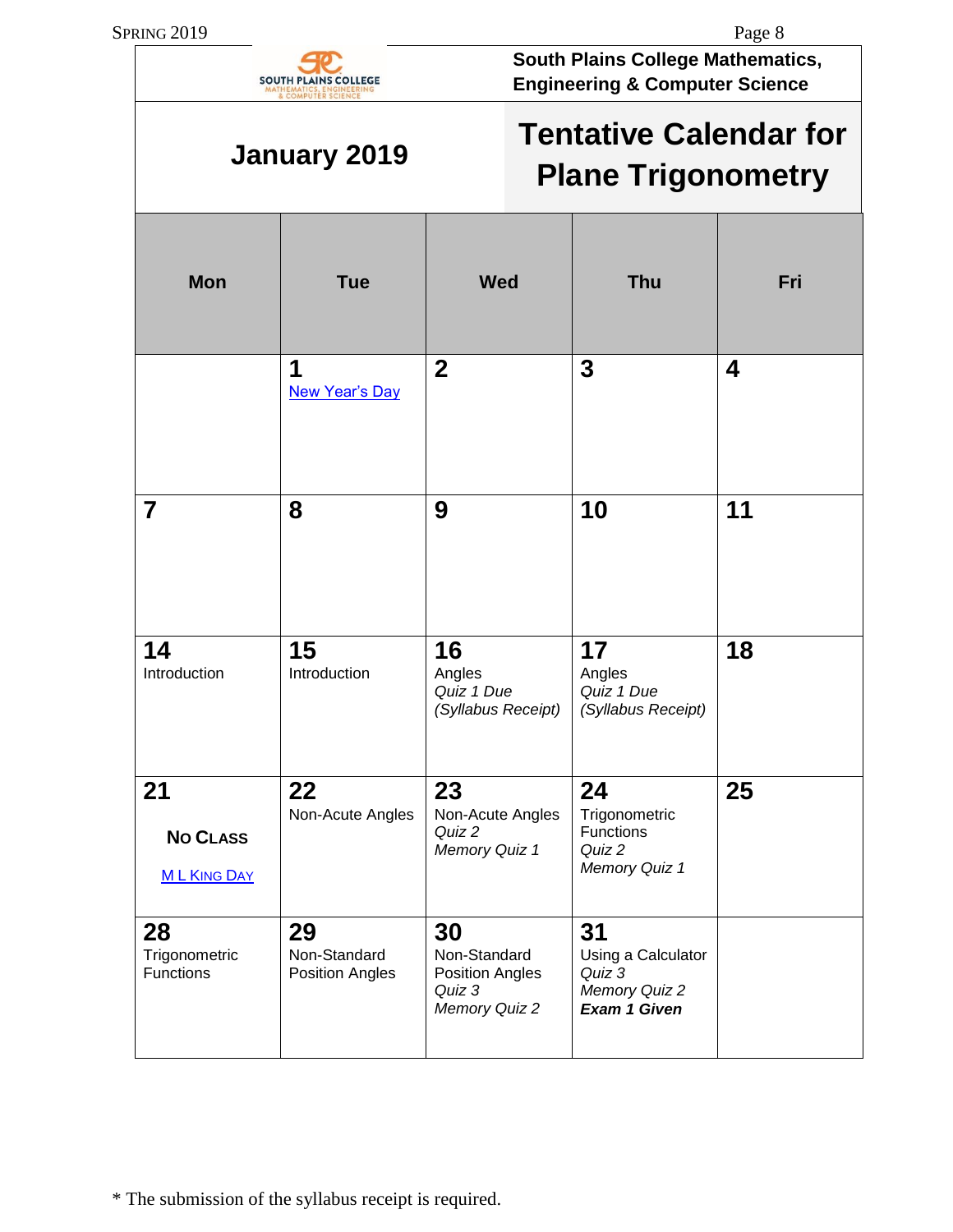

**South Plains College Mathematics, Engineering & Computer Science**

# **February 2019**

| <b>Tentative Calendar for</b> |
|-------------------------------|
| <b>Plane Trigonometry</b>     |

| <b>Mon</b>                                                | <b>Tue</b>                                            | <b>Wed</b>                                                                                                       | <b>Thu</b>                                                                                           | <b>Fri</b>                           |
|-----------------------------------------------------------|-------------------------------------------------------|------------------------------------------------------------------------------------------------------------------|------------------------------------------------------------------------------------------------------|--------------------------------------|
|                                                           |                                                       |                                                                                                                  |                                                                                                      | 1<br>Syllabus Search<br>Due by 11:30 |
| 4<br>Using a Calculator<br>and Solving Right<br>Triangles | 5<br>Solving Right<br>Triangles<br><b>Exam 1 Due</b>  | 6<br>Law of Sines<br>Quiz 4<br>Memory Quiz 3<br><b>Exam 1 Given</b>                                              | 7<br>Law of Sines<br>Quiz 4<br>Memory Quiz 3                                                         | 8                                    |
| 11<br>Law of Cosines<br><b>Exam 1 Due</b>                 | 12<br>Law of Cosines                                  | 13<br>Triangle<br>Applications<br>Quiz 5<br>Memory Quiz 4                                                        | 14<br>Triangle<br>Applications<br>Quiz 5<br>Memory Quiz 4                                            | 15                                   |
| 18<br>Radian<br>Applications                              | 19<br>Radian<br>Applications                          | 20<br>Trigonometric<br>Function<br>Characteristics<br>Quiz 6<br>Memory Quiz 5<br><b>Exam 2 Given</b>             | 21<br>Trigonometric<br>Function<br>Characteristics<br>Quiz 6<br>Memory Quiz 5<br><b>Exam 2 Given</b> | 22                                   |
| 25<br>Graphs of Sine &<br>Cosine<br><b>Exam 2 Due</b>     | 26<br>Graphs of Sine &<br>Cosine<br><b>Exam 2 Due</b> | 27<br><b>Graphs of Secant</b><br>& Cosecant and<br>Graphs of<br>Tangent<br>&Cotangent<br>Quiz 7<br>Memory Quiz 6 | 28<br><b>Graphs of Secant</b><br>& Cosecant<br>Quiz 7<br>Memory Quiz 6                               |                                      |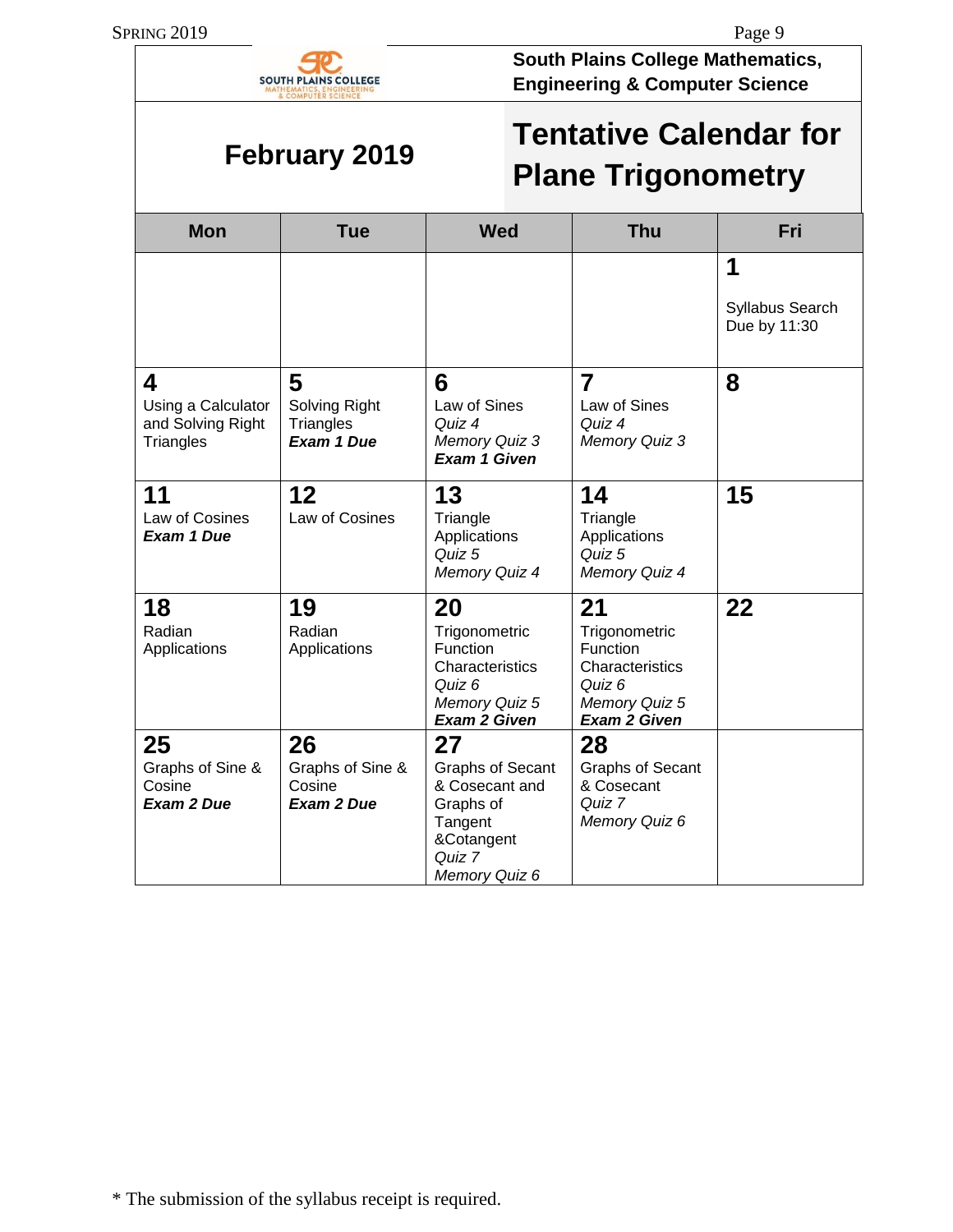

**South Plains College Mathematics, Engineering & Computer Science**

# **March 2019**

| <b>Tentative Calendar for</b> |  |
|-------------------------------|--|
| <b>Plane Trigonometry</b>     |  |

| <b>Mon</b>                                                             | <b>Tue</b>                                                               | <b>Wed</b>                                                                               | <b>Thu</b>                                                                    | Fri |
|------------------------------------------------------------------------|--------------------------------------------------------------------------|------------------------------------------------------------------------------------------|-------------------------------------------------------------------------------|-----|
|                                                                        |                                                                          |                                                                                          |                                                                               | 1   |
| 4<br>Fundamental<br>Identities                                         | 5<br>Graphs of<br>Tangent<br>&Cotangent                                  | 6<br>Simplifying<br>Trigonometric<br><b>Identities</b><br>Quiz 8<br>Memory Quiz 7        | $\overline{7}$<br>Fundamental<br>Identities<br>Quiz 8<br>Memory Quiz 7        | 8   |
| 11                                                                     | 12                                                                       | 13                                                                                       | 14                                                                            | 15  |
| S                                                                      | P                                                                        | R                                                                                        | N                                                                             | G   |
| B                                                                      | R                                                                        | Е                                                                                        | A                                                                             | K   |
| 18<br>Verifying<br>Trigonometric<br><b>Identities</b><br>Memory Quiz 8 | 19<br>Simplifying<br>Trigonometric<br><b>Identities</b><br>Memory Quiz 8 | 20<br>Inverse<br>Trigonometric<br><b>Functions</b><br>Quiz 9<br>Memory Quiz 9            | 21<br>Verifying<br>Trigonometric<br>Identities<br>Quiz 9<br>Memory Quiz 9     | 22  |
| 25<br>Single Angle<br>Trigonometric<br>Equations                       | 26<br>Inverse<br>Trigonometric<br><b>Functions</b>                       | 27<br>Sum & Difference<br>Identities<br>Quiz 10<br>Memory Quiz 10<br><b>Exam 3 Given</b> | 28<br>Single Angle<br>Trigonometric<br>Equations<br>Quiz 10<br>Memory Quiz 10 | 29  |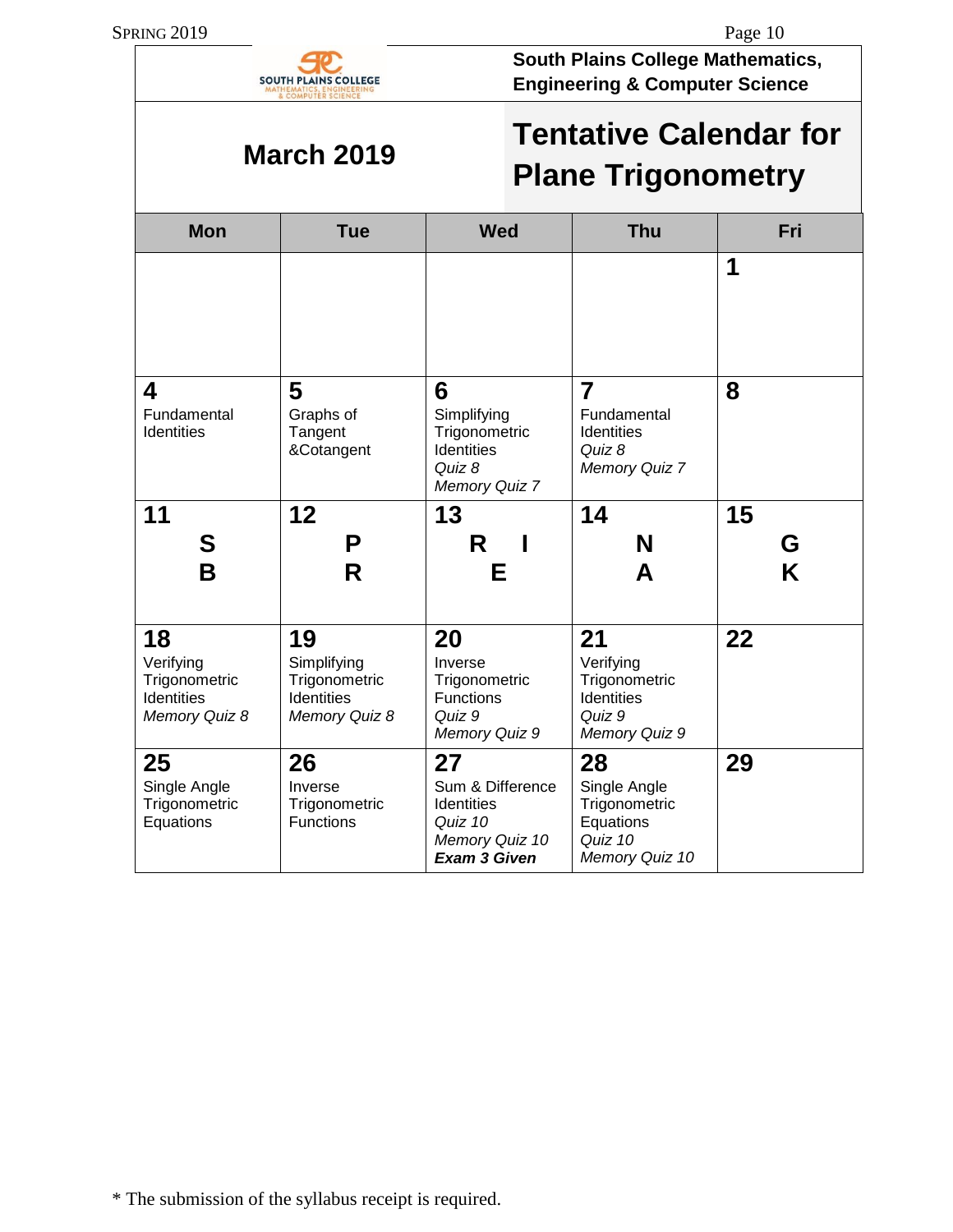|                                                                  | <b>SOUTH PLAINS COLLEGE</b><br>OMPUTER SCIENCE          |                                                                                   | <b>South Plains College Mathematics,</b><br><b>Engineering &amp; Computer Science</b>      |                          |  |
|------------------------------------------------------------------|---------------------------------------------------------|-----------------------------------------------------------------------------------|--------------------------------------------------------------------------------------------|--------------------------|--|
| <b>April</b>                                                     |                                                         | <b>Tentative Calendar for</b>                                                     |                                                                                            |                          |  |
|                                                                  | 2019                                                    |                                                                                   | <b>Plane Trigonometry</b>                                                                  |                          |  |
| <b>Mon</b>                                                       | <b>Tue</b>                                              | <b>Wed</b>                                                                        | <b>Thu</b>                                                                                 | Fri                      |  |
| 1<br>Double Angle<br>Exam 3 Due                                  | $\overline{2}$<br>Sum & Difference<br><b>Identities</b> | 3<br>Half Angle &<br>Power Reducing<br>Quiz 11<br>Memory Quiz 11                  | 4<br>Double Angle<br>Quiz 11<br>Memory Quiz 11<br><b>Exam 3 Given</b>                      | 5                        |  |
| 8<br>Sum-to-Product &<br>Product-to-Sum<br><b>Identities</b>     | 9<br>Half Angle &<br>Power Reducing<br>Exam 3 Due       | 10<br>Multiple Angle<br>Trigonometric<br>Equations<br>Quiz 12<br>Memory Quiz 12   | 11<br>Sum-to-Product &<br>Product-to-Sum<br><b>Identities</b><br>Quiz 12<br>Memory Quiz 12 | 12                       |  |
| 15<br>Vectors & Dot<br>Product                                   | 16<br>Multiple Angle<br>Trigonometric<br>Equations      | 17<br>Vectors<br>Applications<br>Quiz 13<br>Memory Quiz 13<br><b>Exam 4 Given</b> | 18<br>Vectors & Dot<br>Product<br>Quiz 13<br>Memory Quiz 13<br><b>Exam 4 Given</b>         | 19<br><b>Good Friday</b> |  |
| 22<br><b>NO CLASS</b><br><b>EASTER MONDAY</b>                    | 23<br>Vectors<br>Applications<br><b>Exam 4 Due</b>      | 24<br>Polar Plane<br><b>Exam 4 Due</b>                                            | 25<br><b>LAST DAY TO DROP</b><br>Polar Plane<br>Quiz 14<br>Memory Quiz 14                  | 26                       |  |
| 29<br><b>Complex Plane</b><br>Forms<br>Quiz 14<br>Memory Quiz 14 | 30<br><b>Complex Plane</b><br>Forms                     |                                                                                   |                                                                                            |                          |  |